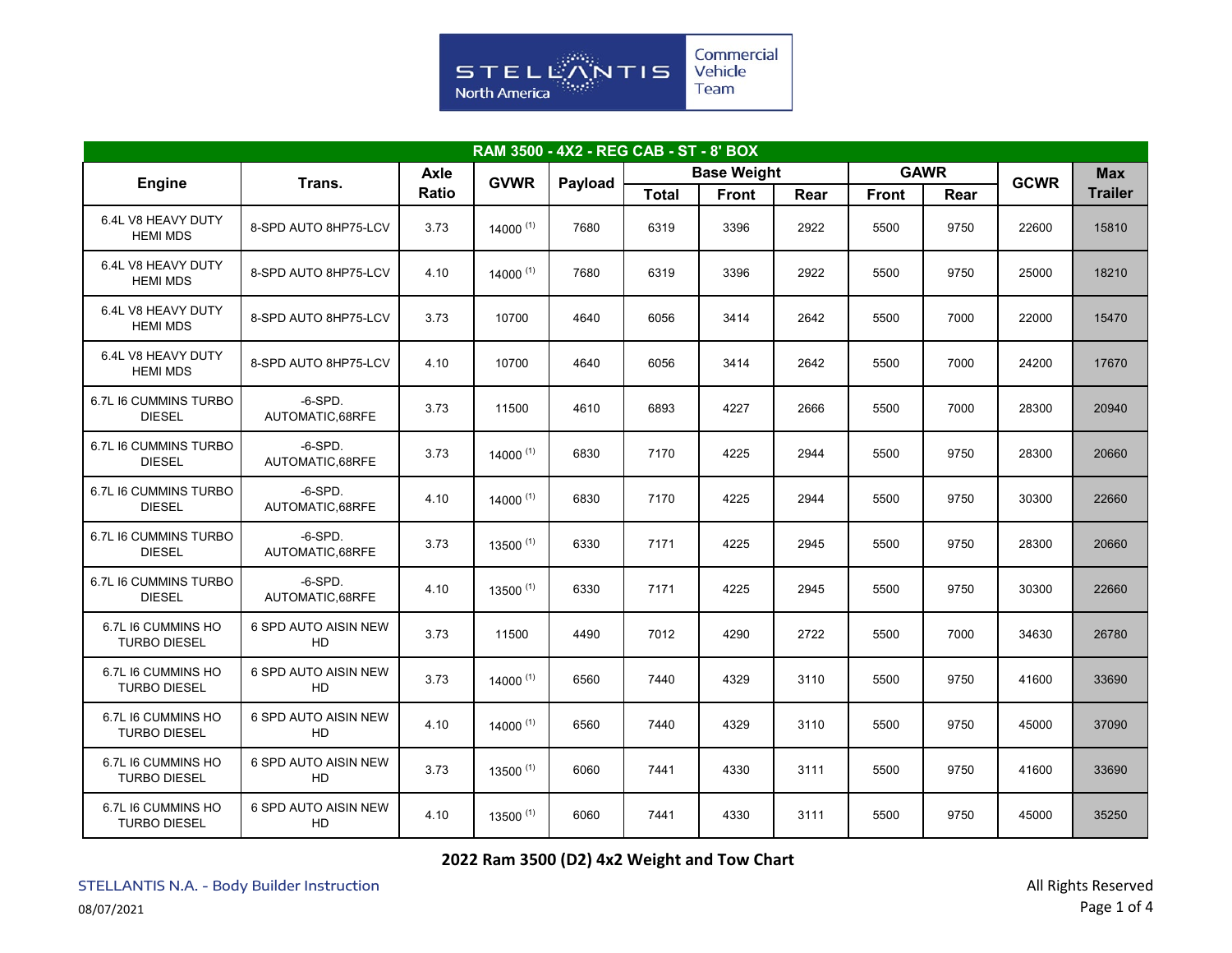

| <b>RAM 3500 - 4X2 - CREW CAB - ST - 6'4" RAMBOX</b> |                              |                             |             |         |                    |              |      |              |      |             |                |
|-----------------------------------------------------|------------------------------|-----------------------------|-------------|---------|--------------------|--------------|------|--------------|------|-------------|----------------|
| <b>Engine</b>                                       | Trans.                       | <b>Axle</b><br><b>Ratio</b> | <b>GVWR</b> | Payload | <b>Base Weight</b> |              |      | <b>GAWR</b>  |      | <b>GCWR</b> | <b>Max</b>     |
|                                                     |                              |                             |             |         | Total              | <b>Front</b> | Rear | <b>Front</b> | Rear |             | <b>Trailer</b> |
| 6.4L V8 HEAVY DUTY<br><b>HEMI MDS</b>               | 8-SPD AUTO 8HP75-LCV         | 3.73                        | 10700       | 4150    | 6545               | 3583         | 2961 | 5500         | 7000 | 22000       | 14980          |
| 6.4L V8 HEAVY DUTY<br><b>HEMI MDS</b>               | 8-SPD AUTO 8HP75-LCV         | 4.10                        | 10700       | 4150    | 6545               | 3583         | 2961 | 5500         | 7000 | 24200       | 17180          |
| 6.7L I6 CUMMINS TURBO<br><b>DIESEL</b>              | $-6-SPD.$<br>AUTOMATIC.68RFE | 3.73                        | 11500       | 4030    | 7465               | 4454         | 3011 | 5500         | 7000 | 28300       | 20360          |
| 6.7L I6 CUMMINS HO<br><b>TURBO DIESEL</b>           | 6 SPD AUTO AISIN NEW<br>HD   | 3.73                        | 11500       | 3940    | 7560               | 4492         | 3067 | 5500         | 7000 | 32240       | 23130          |

| RAM 3500 - 4X2 - CREW CAB - ST - 6'4" STANDARD BOX |                              |                             |             |         |                    |              |      |              |      |             |                |
|----------------------------------------------------|------------------------------|-----------------------------|-------------|---------|--------------------|--------------|------|--------------|------|-------------|----------------|
| <b>Engine</b>                                      | Trans.                       | <b>Axle</b><br><b>Ratio</b> | <b>GVWR</b> | Payload | <b>Base Weight</b> |              |      | <b>GAWR</b>  |      | <b>GCWR</b> | <b>Max</b>     |
|                                                    |                              |                             |             |         | <b>Total</b>       | <b>Front</b> | Rear | <b>Front</b> | Rear |             | <b>Trailer</b> |
| 6.4L V8 HEAVY DUTY<br><b>HEMI MDS</b>              | 8-SPD AUTO 8HP75-LCV         | 3.73                        | 10700       | 4280    | 6424               | 3617         | 2807 | 5500         | 7000 | 22000       | 15110          |
| 6.4L V8 HEAVY DUTY<br><b>HEMI MDS</b>              | 8-SPD AUTO 8HP75-LCV         | 4.10                        | 10700       | 4280    | 6424               | 3617         | 2807 | 5500         | 7000 | 24200       | 17310          |
| 6.7L I6 CUMMINS TURBO<br><b>DIESEL</b>             | $-6-SPD.$<br>AUTOMATIC.68RFE | 3.73                        | 11500       | 4180    | 7320               | 4432         | 2888 | 5500         | 7000 | 28300       | 20510          |
| 6.7L I6 CUMMINS HO<br><b>TURBO DIESEL</b>          | 6 SPD AUTO AISIN NEW<br>HD   | 3.73                        | 11500       | 4080    | 7415               | 4470         | 2944 | 5500         | 7000 | 32240       | 24100          |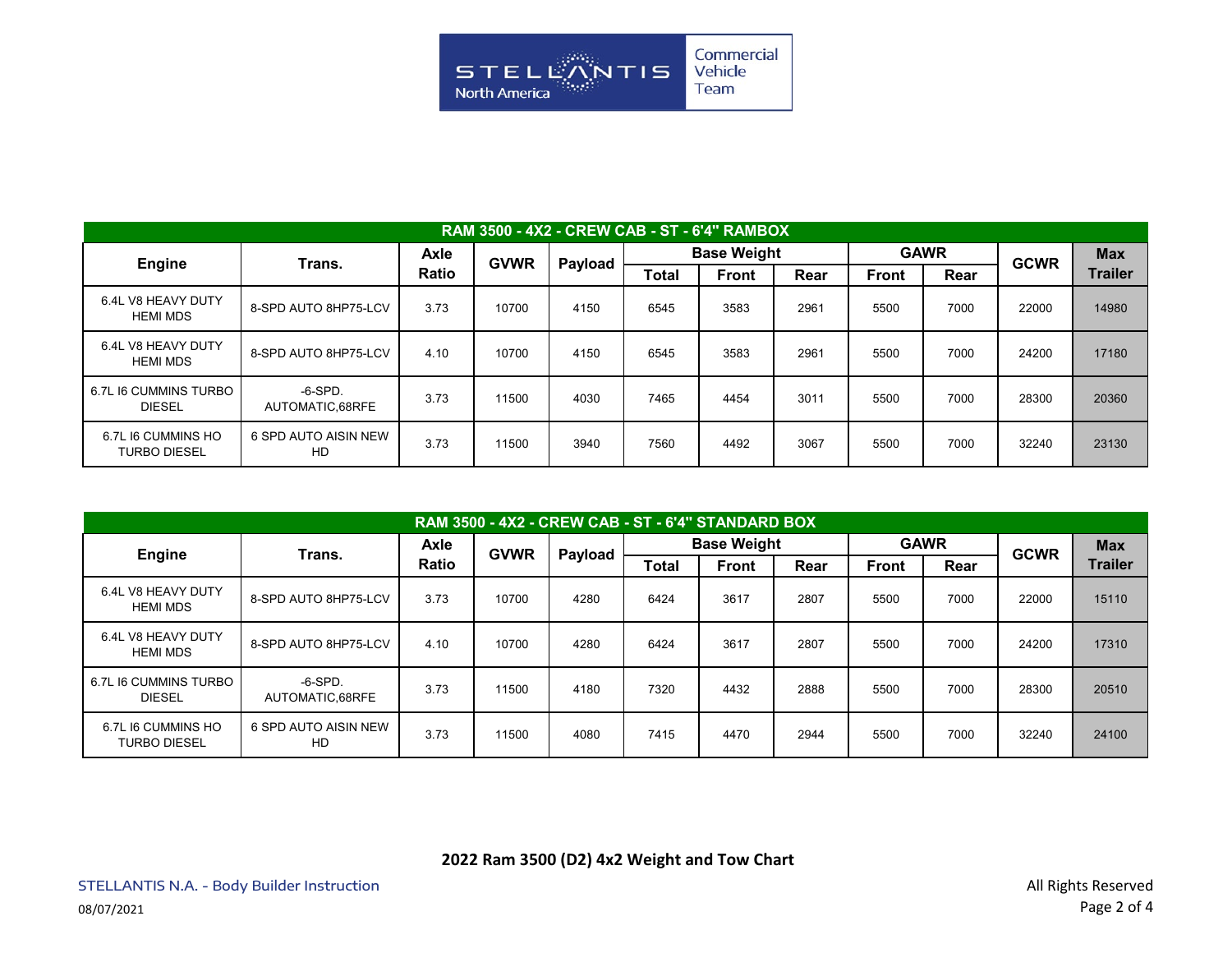

| RAM 3500 - 4X2 - CREW CAB - ST - 8' BOX   |                                   |               |               |         |                    |              |      |              |             |             |                |
|-------------------------------------------|-----------------------------------|---------------|---------------|---------|--------------------|--------------|------|--------------|-------------|-------------|----------------|
| <b>Engine</b>                             | Trans.                            | Axle<br>Ratio | <b>GVWR</b>   | Payload | <b>Base Weight</b> |              |      |              | <b>GAWR</b> | <b>GCWR</b> | <b>Max</b>     |
|                                           |                                   |               |               |         | <b>Total</b>       | <b>Front</b> | Rear | <b>Front</b> | Rear        |             | <b>Trailer</b> |
| 6.4L V8 HEAVY DUTY<br><b>HEMI MDS</b>     | 8-SPD AUTO 8HP75-LCV              | 3.73          | 11100         | 4510    | 6593               | 3742         | 2850 | 5500         | 7000        | 22000       | 14940          |
| 6.4L V8 HEAVY DUTY<br><b>HEMI MDS</b>     | 8-SPD AUTO 8HP75-LCV              | 4.10          | 11100         | 4510    | 6593               | 3742         | 2850 | 5500         | 7000        | 24200       | 17140          |
| 6.4L V8 HEAVY DUTY<br><b>HEMI MDS</b>     | 8-SPD AUTO 8HP75-LCV              | 3.73          | $14000^{(1)}$ | 7050    | 6949               | 3763         | 3186 | 5500         | 9750        | 22600       | 15180          |
| 6.4L V8 HEAVY DUTY<br><b>HEMI MDS</b>     | 8-SPD AUTO 8HP75-LCV              | 4.10          | $14000^{(1)}$ | 7050    | 6949               | 3763         | 3186 | 5500         | 9750        | 25000       | 17580          |
| 6.7L I6 CUMMINS TURBO<br><b>DIESEL</b>    | $-6-SPD.$<br>AUTOMATIC,68RFE      | 3.73          | 12000         | 4540    | 7463               | 4569         | 2893 | 5500         | 7000        | 28300       | 20370          |
| 6.7L I6 CUMMINS TURBO<br><b>DIESEL</b>    | $-6-SPD.$<br>AUTOMATIC,68RFE      | 3.73          | 14000 $(1)$   | 6180    | 7821               | 4568         | 3252 | 5500         | 9750        | 28300       | 20010          |
| 6.7L I6 CUMMINS TURBO<br><b>DIESEL</b>    | $-6-SPD.$<br>AUTOMATIC,68RFE      | 4.10          | 14000 $(1)$   | 6180    | 7821               | 4568         | 3252 | 5500         | 9750        | 30300       | 22010          |
| 6.7L I6 CUMMINS TURBO<br><b>DIESEL</b>    | $-6-SPD.$<br>AUTOMATIC.68RFE      | 3.73          | $13500^{(1)}$ | 5680    | 7822               | 4569         | 3253 | 5500         | 9750        | 28300       | 20010          |
| 6.7L I6 CUMMINS TURBO<br><b>DIESEL</b>    | $-6-SPD.$<br>AUTOMATIC,68RFE      | 4.10          | $13500^{(1)}$ | 5680    | 7822               | 4569         | 3253 | 5500         | 9750        | 30300       | 22010          |
| 6.7L I6 CUMMINS HO<br><b>TURBO DIESEL</b> | 6 SPD AUTO AISIN NEW<br>HD        | 3.73          | 12000         | 4440    | 7559               | 4616         | 2943 | 5500         | 7000        | 33670       | 25560          |
| 6.7L I6 CUMMINS HO<br><b>TURBO DIESEL</b> | 6 SPD AUTO AISIN NEW<br>HD        | 3.73          | 14000 $(1)$   | 5930    | 8066               | 4693         | 3372 | 5500         | 9750        | 41600       | 33060          |
| 6.7L I6 CUMMINS HO<br><b>TURBO DIESEL</b> | <b>6 SPD AUTO AISIN NEW</b><br>HD | 4.10          | 14000 $(1)$   | 5930    | 8066               | 4693         | 3372 | 5500         | 9750        | 43000       | 34460          |
| 6.7L I6 CUMMINS HO<br><b>TURBO DIESEL</b> | 6 SPD AUTO AISIN NEW<br>HD        | 3.73          | $13500^{(1)}$ | 5430    | 8067               | 4693         | 3373 | 5500         | 9750        | 41600       | 33060          |
| 6.7L I6 CUMMINS HO<br><b>TURBO DIESEL</b> | 6 SPD AUTO AISIN NEW<br>HD        | 4.10          | $13500^{(1)}$ | 5430    | 8067               | 4693         | 3373 | 5500         | 9750        | 43000       | 33080          |

**2022 Ram 3500 (D2) 4x2 Weight and Tow Chart**